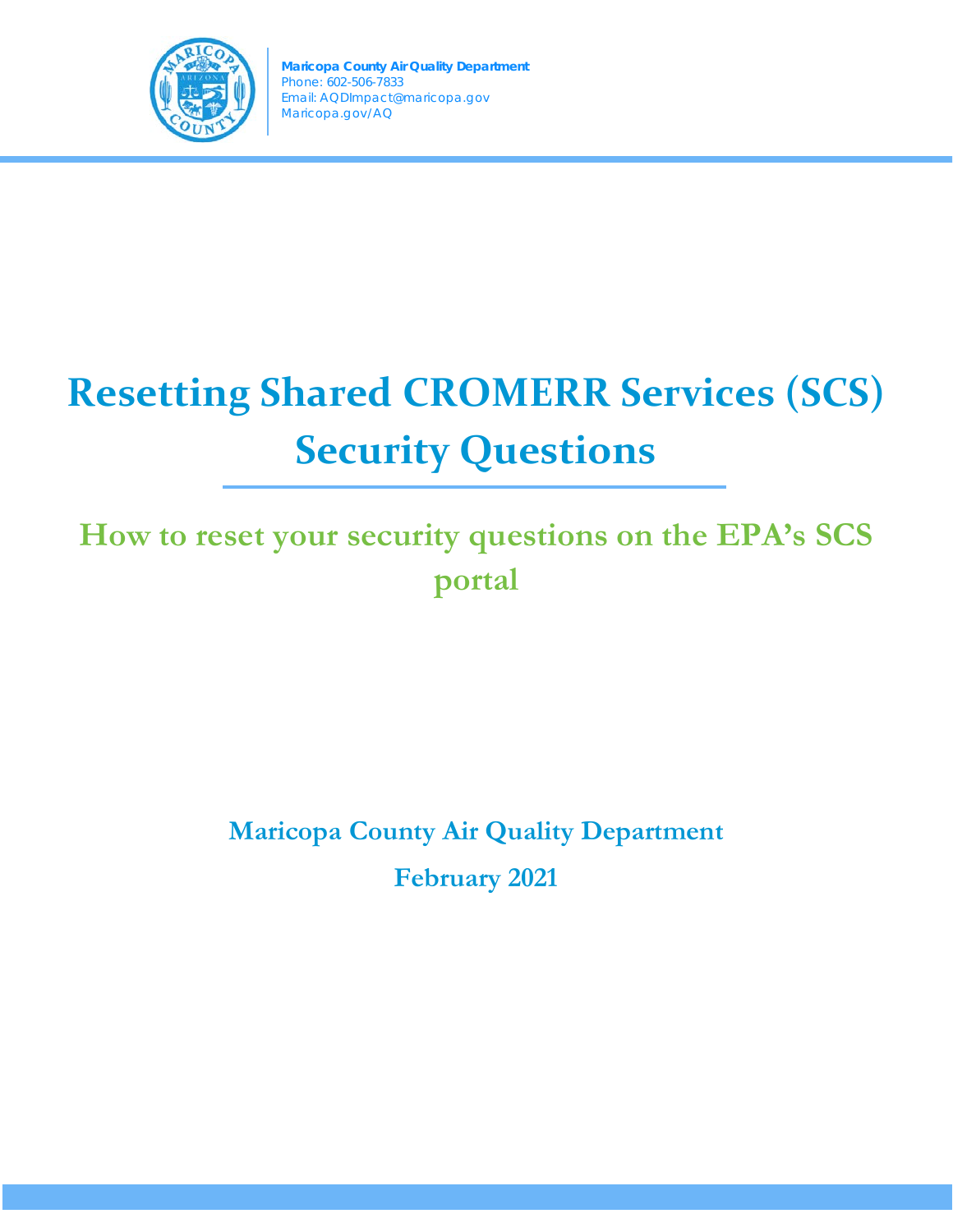If you have received the error message below, but can still log into your Shared CROMERR Services (SCS) account, then follow the steps below to reset your security questions. Having correct security question answers is required when submitting through the AQD Online Portal.

| Asbestos Notification - Google Chrome<br>$\times$<br>П                                                                                                                                                                               |                                                                      |
|--------------------------------------------------------------------------------------------------------------------------------------------------------------------------------------------------------------------------------------|----------------------------------------------------------------------|
| airimpact.stage.maricopa.gov/_ADFv_.jsf?_afPfm=8.1&_t=fred&_vir=/util/submitTaskPin.jsp&loc=en&_minWidth=1024&_minHeight=512&_rtmld=0                                                                                                |                                                                      |
| <sup>(x)</sup> Error<br>1. User reached max number of answer attempts.<br>2. Please contact the Help Desk if you need assistance.                                                                                                    |                                                                      |
| Submission may take several minutes depending on the amount of data being processed.<br>Username: courtneykovacs6<br>* Password:<br>Security Question: What street was your high school located on?<br>* Answer:<br>Submit<br>Cancel | <b>Status</b><br><b>Revision</b><br><b>Legacy</b><br><b>B</b> Number |
| $\Box$ O&M<br>□ Ordered Demolition                                                                                                                                                                                                   |                                                                      |

## **Step 1**

Using Google Chrome as your internet browser, go to the EPA's SCS electronic reporting site, [Encromerr.epa.gov.](https://encromerr.epa.gov/) Please note other internet browsers will not support the SCS/AQD Online Portal system. You must also enable pop-ups on your internet browser.

To enable pop-ups on Google Chrome:

- 1. On your computer, open Chrome.
- 2. At the top right, select the three dots  $\bigoplus$  then select **Settings**.
- 3. At the bottom, select **Advanced**.
- 4. Under "Privacy and Security," select **Site Settings**.
- 5. Select **Pop-ups and Redirects**.
- 6. At the top, turn the setting to **Allowed** to disable the pop-up blocker altogether.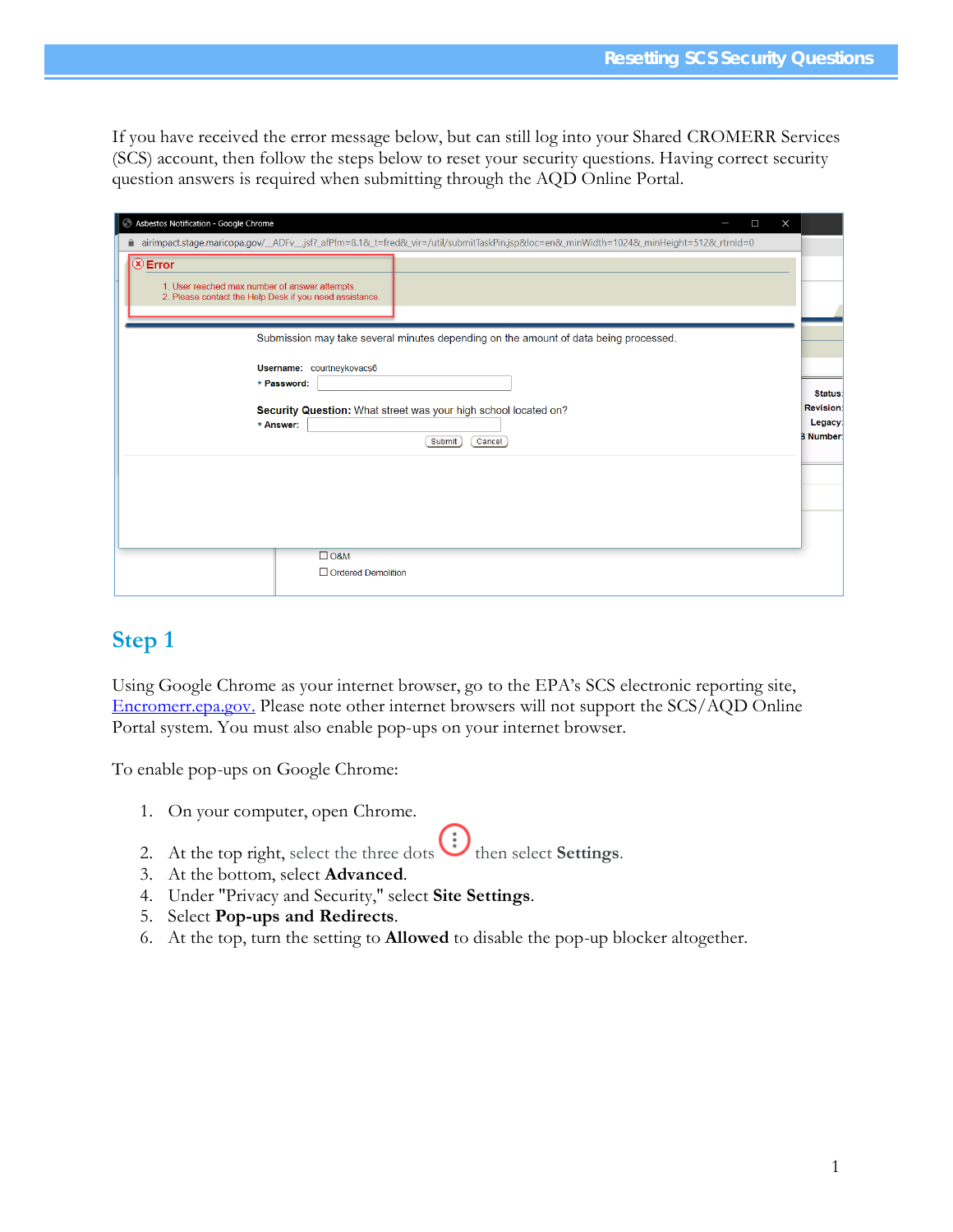Once you have accessed the EPA's SCS electronic reporting site, enter your log in information and select **Log In.**



# **Step 2**

From the SCS Dashboard, select **Profile**.

| <b>Program Services</b>  | Services   Profile   Mail   Submission History   E-Enterprise Portal |           |                                        |                       | <b>Notifications</b> | (More) |
|--------------------------|----------------------------------------------------------------------|-----------|----------------------------------------|-----------------------|----------------------|--------|
| Partner                  | Program Service                                                      | Role.     | Org                                    | Action                | No notifications     |        |
| MARICOPA                 | IMPACT-MARICOPA-STAGING                                              | Certifier | United Dairymen of Arizona             | Visit                 |                      |        |
| MARICOPA                 | IMPACT-MARICOPA-STAGING                                              | Preparer  | Maricopa County Air Quality Department | Inactive Organization |                      |        |
| Showing 1 to 2 of 2 rows |                                                                      |           |                                        |                       |                      |        |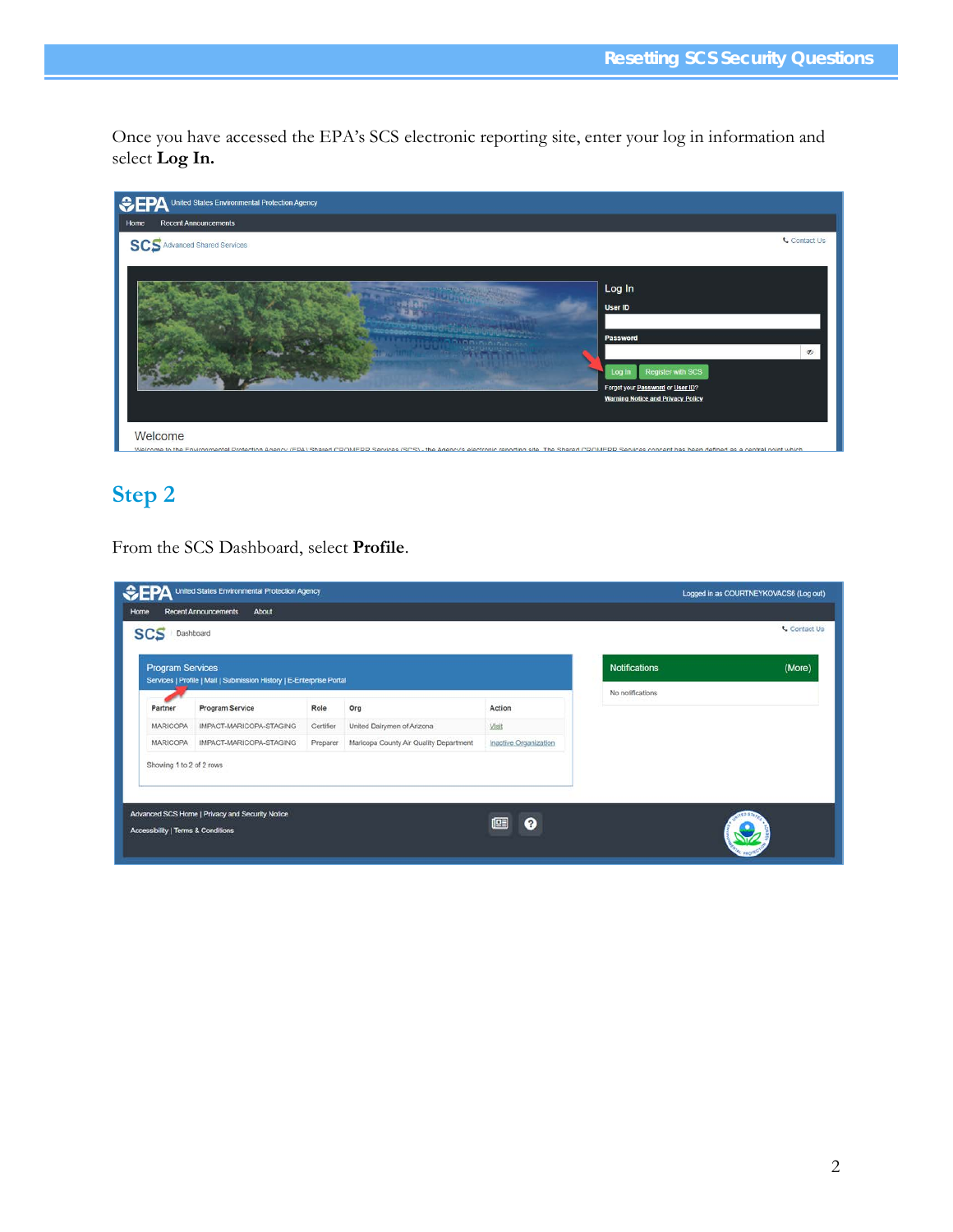Under Signature Devices, select **Edit**.

| <b>SEPA</b><br>United States Environmental Protection Agency                                                                            |          | Logged in as COURTNEYKOVACS6 (Log out) |
|-----------------------------------------------------------------------------------------------------------------------------------------|----------|----------------------------------------|
| <b>Recent Announcements</b><br>About<br>Home                                                                                            |          |                                        |
| <b>SCS</b>                                                                                                                              |          | <b>L</b> Contact Us                    |
|                                                                                                                                         |          |                                        |
| To change your Phone Number, select an Organization. To change your email address or name, please contact your help desk for assistance |          |                                        |
| <b>User Information</b>                                                                                                                 |          | Edit                                   |
| User ID *                                                                                                                               |          | (change password)                      |
| Name                                                                                                                                    |          |                                        |
| <b>Last Updated</b>                                                                                                                     |          |                                        |
| <b>Registration Date</b>                                                                                                                |          |                                        |
| Security Question 1 *                                                                                                                   |          |                                        |
| Security Question 2 *                                                                                                                   |          |                                        |
| Security Question 3 *                                                                                                                   |          |                                        |
| <b>Signature Devices</b>                                                                                                                |          |                                        |
| <b>Signature Questions</b>                                                                                                              | Set Edit |                                        |
| <b>Organization Information</b>                                                                                                         |          |                                        |
|                                                                                                                                         |          |                                        |

Enter your SCS account password and select **Send**.

| CHA United States Environmental Protection Agency                                                                                                                                                                                                                                                  | Logged in as COURTNEYKOVACS6 (Log out) |
|----------------------------------------------------------------------------------------------------------------------------------------------------------------------------------------------------------------------------------------------------------------------------------------------------|----------------------------------------|
| <b>Recent Announcements</b><br><b>About</b><br>Home                                                                                                                                                                                                                                                |                                        |
| <b>SCS</b>                                                                                                                                                                                                                                                                                         | <b>L</b> Contact Us                    |
| Initiate Signature Question Reset<br>To begin the process of updating your CROMERR Signature Questions, please enter your SCS password below. Upon clicking "Send", you will receive an e-mail with an authorization code and further instructions.<br>Password<br>Show Password<br>Cancel<br>Send |                                        |
| Advanced SCS Home   Privacy and Security Notice<br>啯<br>Q<br><b>Accessibility   Terms &amp; Conditions</b>                                                                                                                                                                                         |                                        |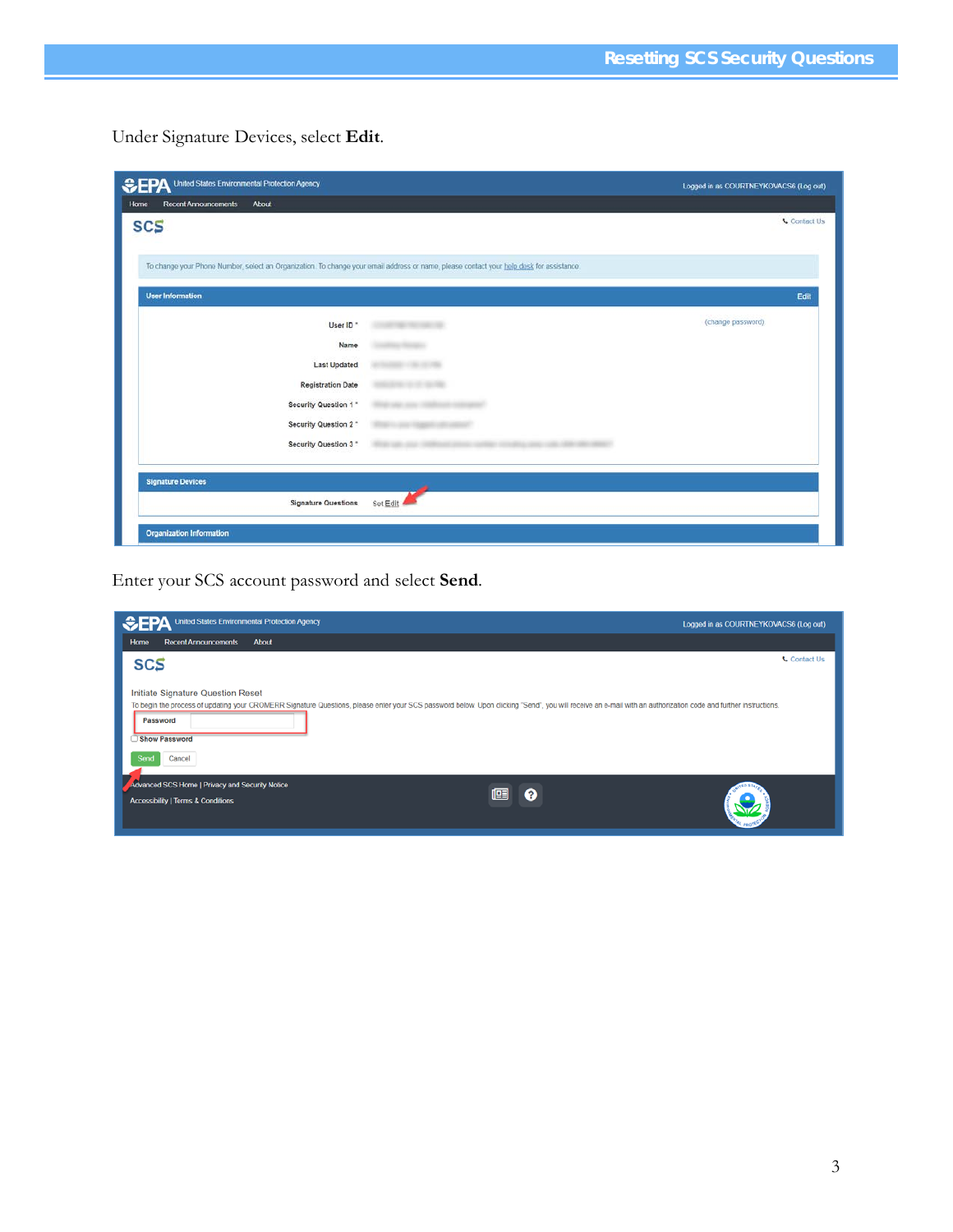## **Step 3**

You will receive two automated emails to your primary organization's email address. The first email is to confirm that a reset authorization code was generated. The second email will contain your reset authorization code (a long sequence of symbols, numbers and letters).

Reset Authorization Code Sent Email Sample:

| Tue 09/15/2020 10:19 AM<br>SCS Administrator <helpdesk@epacdx.net></helpdesk@epacdx.net>                                                                                                                                                                                                                           |                 |
|--------------------------------------------------------------------------------------------------------------------------------------------------------------------------------------------------------------------------------------------------------------------------------------------------------------------|-----------------|
| eSIG-PIN Reset Authorization Code Sent (TEST)                                                                                                                                                                                                                                                                      |                 |
| <b>88</b> Courtney Kovacs (AQD)                                                                                                                                                                                                                                                                                    |                 |
| Phish Alert V2                                                                                                                                                                                                                                                                                                     | + Get more apps |
| An eSIG-PIN Reset Authorization Code was generated on 9/15/2020 1:18:52 PM for the SCS user account, COURTNEYKOVACS6 and has been e-mailed to you. This code allows you to reset your eSIG-PIN questions and<br>answers.                                                                                           |                 |
| To reset your eSIG-PIN questions and answers, login and access the Dashboard screen. While this authorization code is active, you will see a link on the right-hand side under the 'Alert' section to reset your eSIG-PIN. Thi<br>take you to a screen where you will be prompted to enter the authorization code. |                 |
| Please be careful when entering the authorization code as you only have 3 chances to enter it correctly                                                                                                                                                                                                            |                 |
| SCS Registration Homepage<br>https://encromerrtest.epacdxnode.net                                                                                                                                                                                                                                                  |                 |
| Shared CROMERR Services Portal                                                                                                                                                                                                                                                                                     |                 |

Copy the code as shown below.

#### Reset Authorization Code Email Sample:

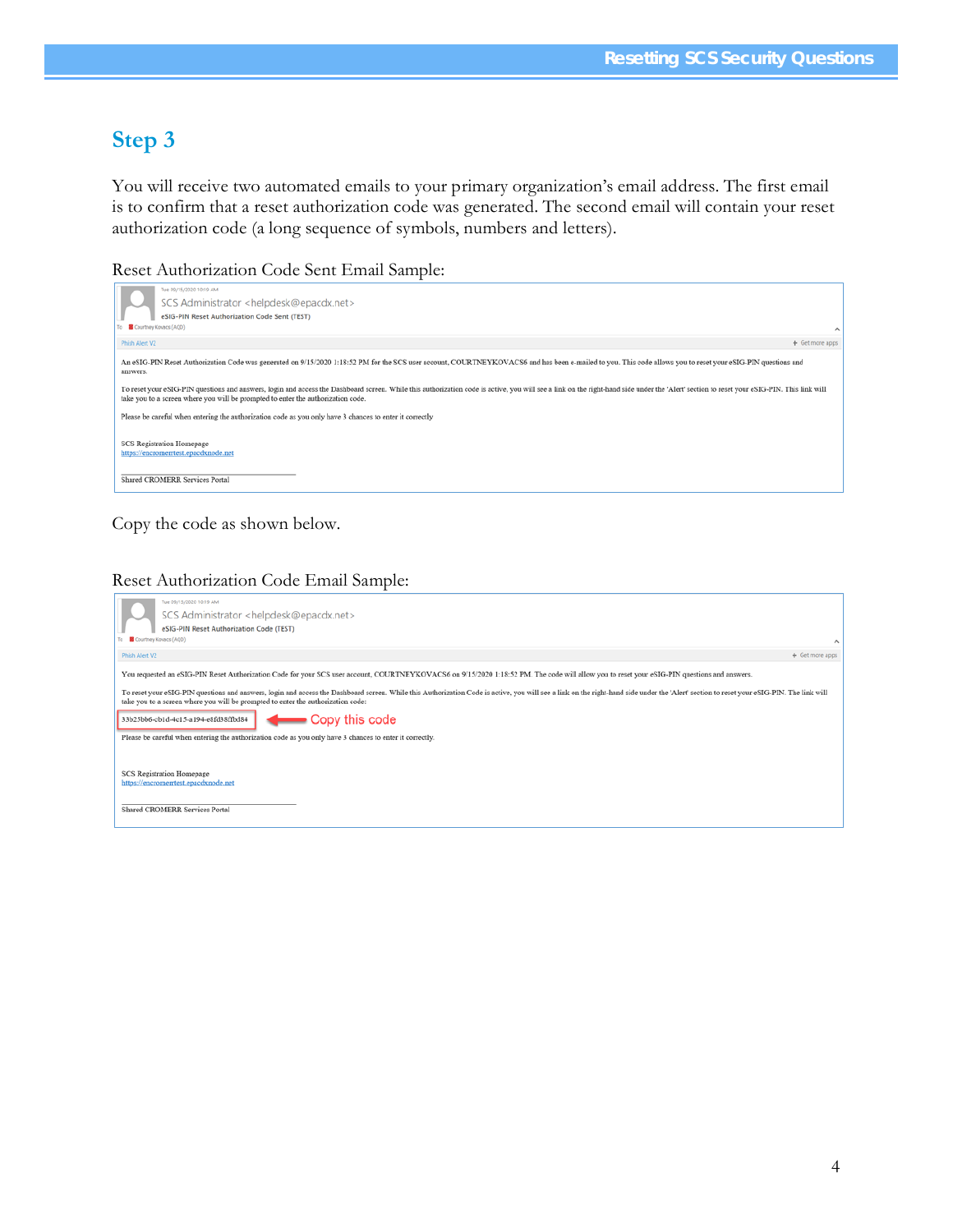Back on the SCS Dashboard, under the Alerts, select **Click here**.

| >EPA                     | United States Environmental Protection Agency                        |           |                                        |                       | Logged in as COURTNEYKOVACS6 (Log out)                                                                                   |                     |  |
|--------------------------|----------------------------------------------------------------------|-----------|----------------------------------------|-----------------------|--------------------------------------------------------------------------------------------------------------------------|---------------------|--|
| Home                     | <b>Recent Announcements</b><br>About                                 |           |                                        |                       |                                                                                                                          |                     |  |
| SCS<br>Dashboard         |                                                                      |           |                                        |                       |                                                                                                                          | <b>L</b> Contact Us |  |
|                          |                                                                      |           |                                        |                       |                                                                                                                          |                     |  |
|                          | An email was sent to your primary organization's email address.      |           |                                        |                       |                                                                                                                          |                     |  |
| <b>Program Services</b>  |                                                                      |           |                                        |                       | <b>Alerts</b>                                                                                                            |                     |  |
|                          | Services   Profile   Mail   Submission History   E-Enterprise Portal |           |                                        |                       |                                                                                                                          |                     |  |
| Partner                  | Program Service                                                      | Role      | Org                                    | Action                | A Your eSIG-Pin reset code has been issued and emailed<br>to you. Please check your email to retrieve your reset code.   |                     |  |
| MARICOPA                 | IMPACT-MARICOPA-STAGING                                              | Certifier | United Dairymen of Arizona             | Visit                 | Click here to reset your eSIG-Pin questions and answers. If<br>you have further questions, please contact the help desk. |                     |  |
| <b>MARICOPA</b>          | IMPACT-MARICOPA-STAGING                                              | Preparer  | Maricopa County Air Quality Department | Inactive Organization |                                                                                                                          |                     |  |
| Showing 1 to 2 of 2 rows |                                                                      |           |                                        |                       |                                                                                                                          |                     |  |
|                          |                                                                      |           |                                        |                       | <b>Notifications</b>                                                                                                     | (More)              |  |
|                          |                                                                      |           |                                        |                       | No notifications                                                                                                         |                     |  |

Enter the reset authorization code you received and select **Reset**.

| <b>CEPA</b> United States Environmental Protection Agency                             |                | Logged in as COURTNEYKOVACS6 (Log out) |
|---------------------------------------------------------------------------------------|----------------|----------------------------------------|
| <b>Recent Announcements</b><br>About<br>Home                                          |                |                                        |
| <b>SCS</b>                                                                            |                | <b>Contact Us</b>                      |
| <b>Reset CROMERR 20-5-1 Questions</b>                                                 |                |                                        |
| Code<br>Cancel<br>Reset                                                               |                |                                        |
| Advanced SCS Home   Privacy and Security Notice<br>Accessibility   Terms & Conditions | 图<br>$\bullet$ |                                        |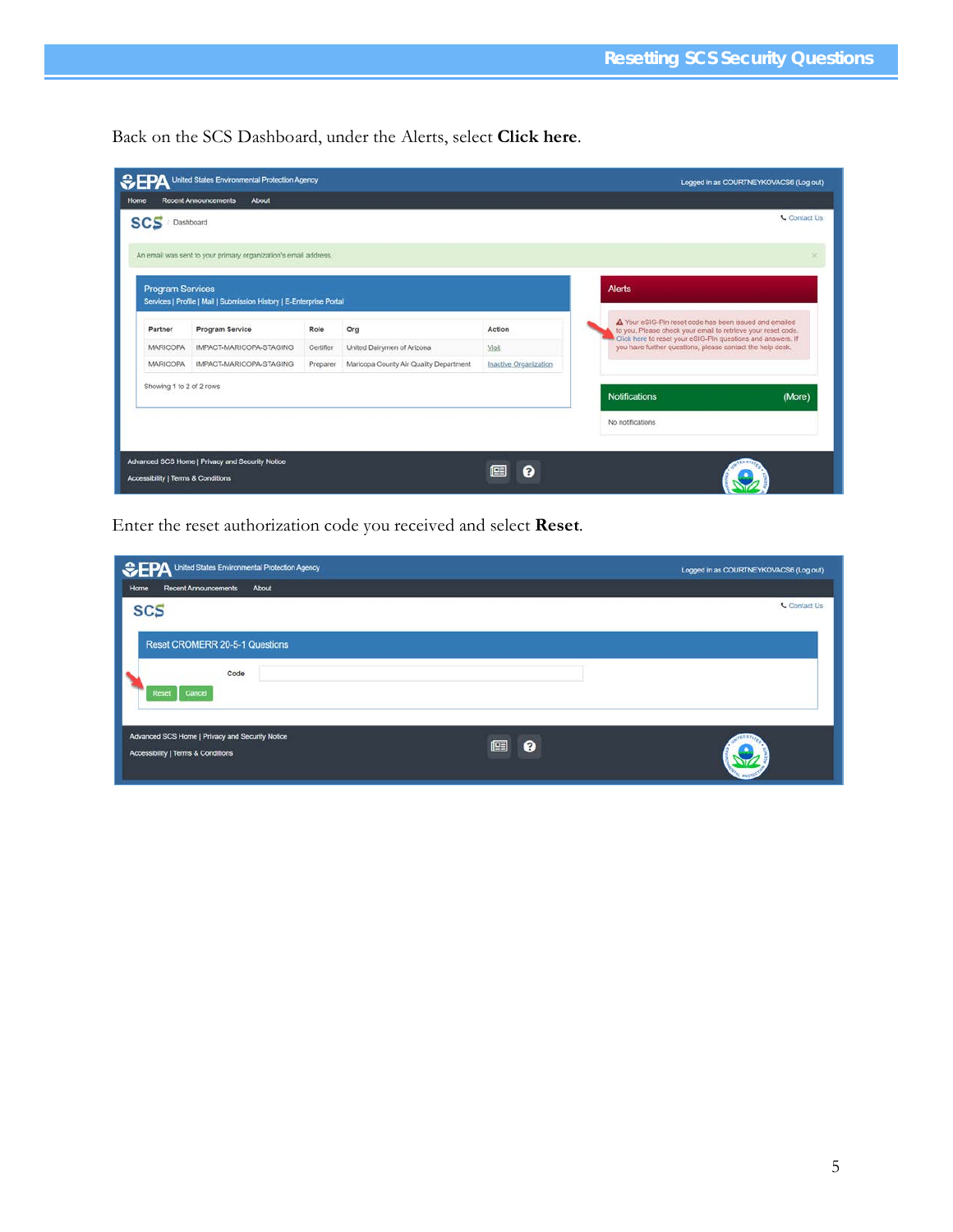## **Step 4**

Select five challenge questions from the left hand side and answer each question. Be sure to write your answers down, as these questions will be asked frequently when utilizing the AQD Online Portal. Select **Save Answers** when finished.

| United States Environmental Protection Agency                                                                                                                                                                                                           | Logged in as COURTNEYKOVACS6 (Log out) |
|---------------------------------------------------------------------------------------------------------------------------------------------------------------------------------------------------------------------------------------------------------|----------------------------------------|
| <b>Recent Announcements</b><br>About<br>Home                                                                                                                                                                                                            |                                        |
| <b>SCS</b>                                                                                                                                                                                                                                              | <b>L</b> Contact Us                    |
| SCS Registration: Additional Verification                                                                                                                                                                                                               |                                        |
| You are registered for a program that requires eSignature PIN Verification. Please select five (5) challenge questions and answers. The questions that you select should be questions that you can remember, but difficult for<br>anyone else to guess. |                                        |
|                                                                                                                                                                                                                                                         |                                        |
| Select 5 Challenge Questions and Answers                                                                                                                                                                                                                |                                        |
| $\checkmark$                                                                                                                                                                                                                                            |                                        |
| $\mathcal{L}$                                                                                                                                                                                                                                           |                                        |
| $\check{\mathbf{v}}$                                                                                                                                                                                                                                    |                                        |
| $\checkmark$                                                                                                                                                                                                                                            |                                        |
| $\checkmark$                                                                                                                                                                                                                                            |                                        |
| Show Answers                                                                                                                                                                                                                                            |                                        |
|                                                                                                                                                                                                                                                         |                                        |
| <b>Save Answers</b>                                                                                                                                                                                                                                     |                                        |
|                                                                                                                                                                                                                                                         |                                        |
| Advanced SCS Home   Privacy and Security Notice                                                                                                                                                                                                         | 佪<br>$\bullet$                         |

Once finished, you will see a notification indicating that your questions and answers have been saved.

| EFA                                | United States Environmental Protection Agency                        |           |                                        |                       |                      | Logged in as COURTNEYKOVACS6 (Log out) |
|------------------------------------|----------------------------------------------------------------------|-----------|----------------------------------------|-----------------------|----------------------|----------------------------------------|
| Home                               | About<br><b>Recent Announcements</b>                                 |           |                                        |                       |                      |                                        |
| <b>SCS</b>                         | Dashboard                                                            |           |                                        |                       |                      | <b>Contact Us</b>                      |
|                                    | The questions/answers have been saved.                               |           |                                        |                       |                      |                                        |
| Program Services                   | Services   Profile   Mail   Submission History   E-Enterprise Portal |           |                                        |                       | <b>Notifications</b> | (More)                                 |
| Partner                            | Program Service                                                      | Role      | Org                                    | Action                | No notifications     |                                        |
| MARICOPA                           | IMPACT-MARICOPA-STAGING                                              | Certifier | United Dairymen of Arizona             | Visit                 |                      |                                        |
| <b>MARICOPA</b>                    | IMPACT-MARICOPA-STAGING                                              | Preparer  | Maricopa County Air Quality Department | Inactive Organization |                      |                                        |
| Showing 1 to 2 of 2 rows           |                                                                      |           |                                        |                       |                      |                                        |
|                                    | Advanced SCS Home   Privacy and Security Notice                      |           |                                        |                       |                      |                                        |
| Accessibility   Terms & Conditions |                                                                      |           |                                        | 画<br>Q                |                      |                                        |